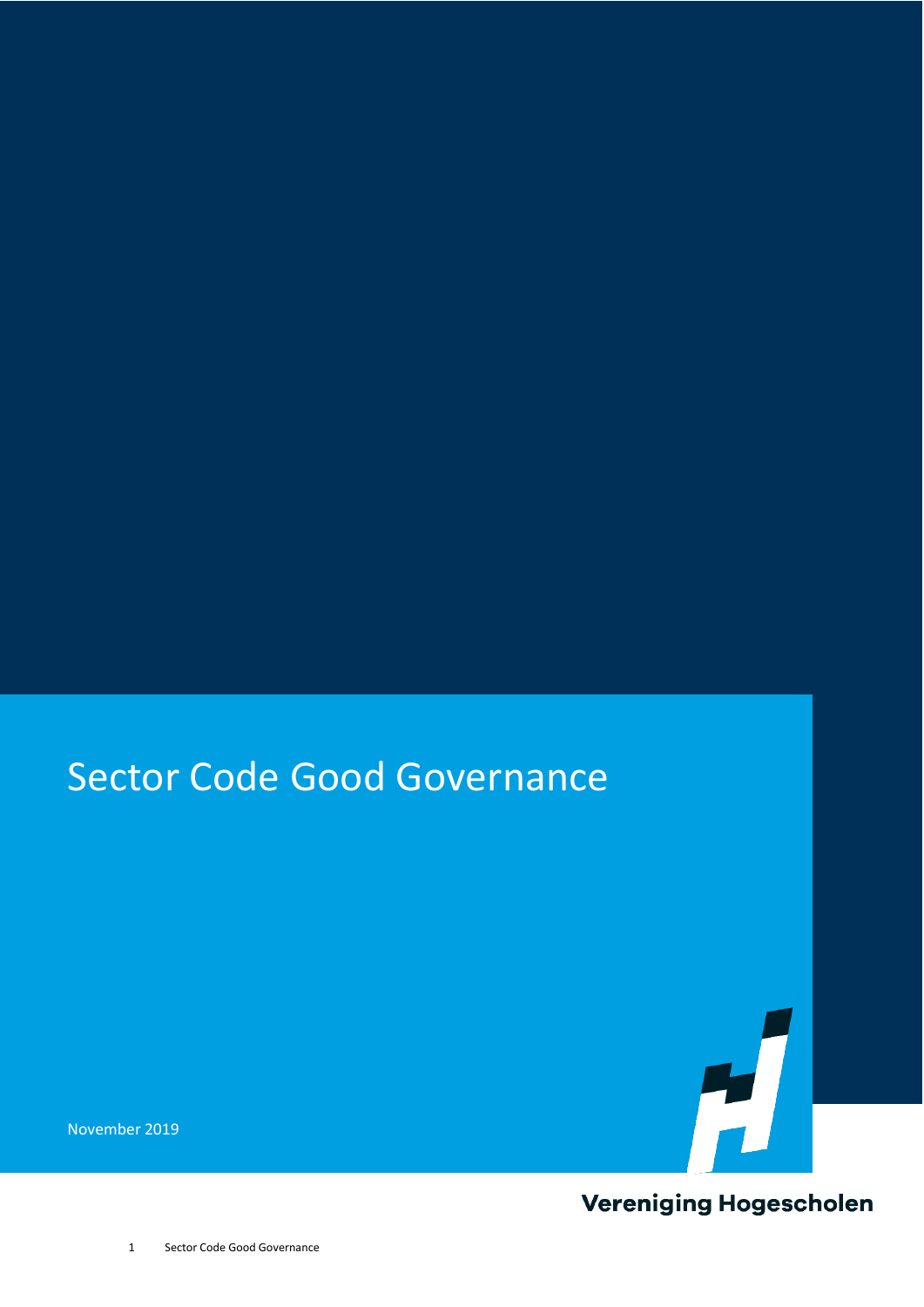### Table of Contents

| Preamble                                     | 3  |
|----------------------------------------------|----|
| I. Compliance with and enforcing of the code | 8  |
| II. The Executive Board                      | 9  |
| 1. Duties and working method                 | 9  |
| 2. Conflicts of interests                    | 10 |
| III. The Supervisory Board                   | 11 |
| 1. Duties and working method                 | 11 |
| 2. Expertise and Composition                 | 12 |
| 3. Committees of the Supervisory Boards      | 13 |
| 4. Impartiality and Conflicting Interests    | 13 |
| IV. The Financial Management                 | 15 |
| 1. Financial Reporting                       | 15 |
| 2. Internal Control Function                 | 15 |
| 3. The Role of the External Accountant       | 15 |
| V. Social Connection                         | 17 |
| 1. Horizontal dialogue                       | 17 |
| 2. Strategic Collaboration                   | 17 |
| 3. Market Activities                         | 17 |
| Annex: Apply or Explain                      | 18 |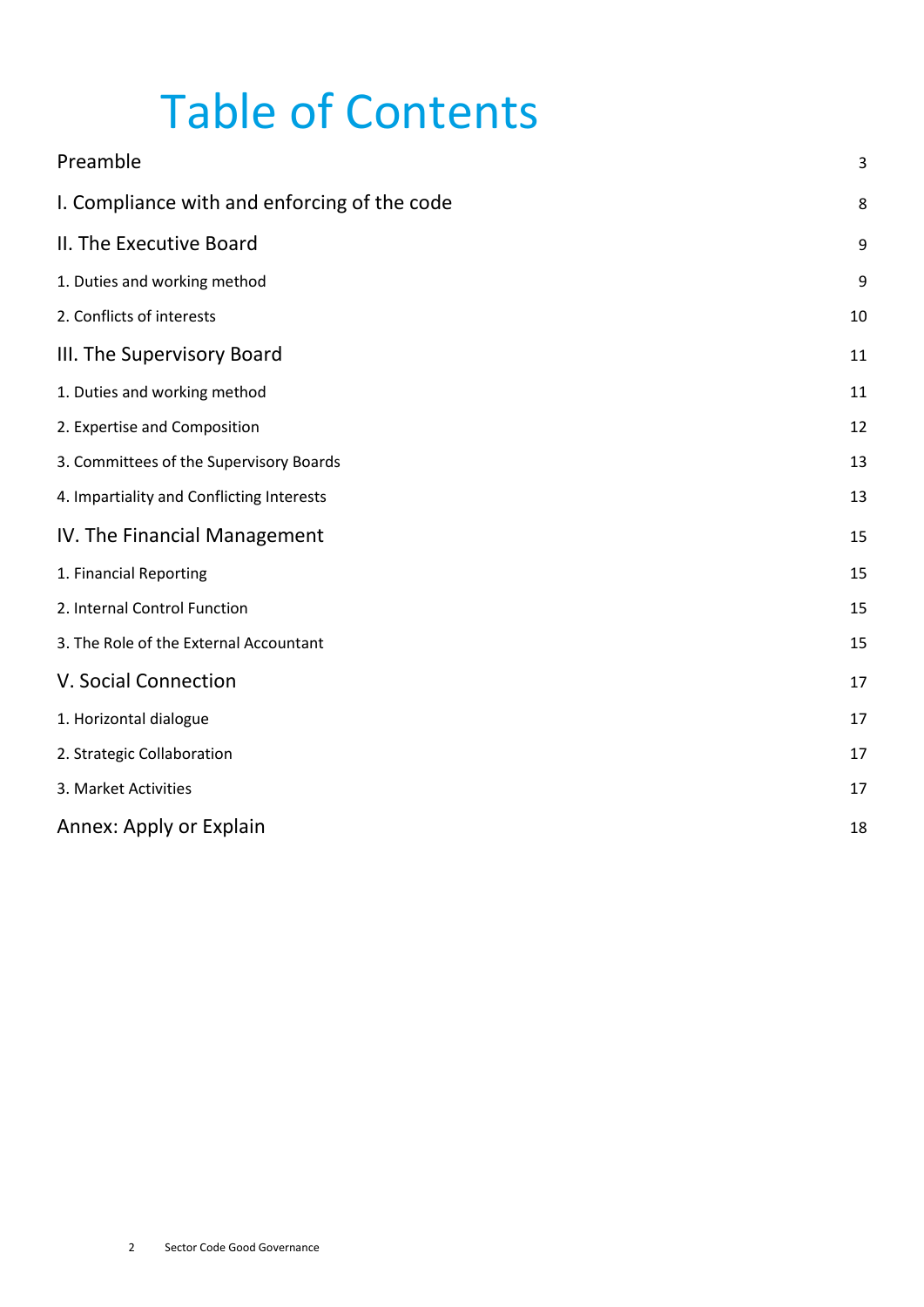### <span id="page-2-0"></span>Preamble

1. Over the past 25 years, Higher Professional Education has undergone a real transformation. Where in the 80s of the last century universities of applied sciences were characterised as education institutes providing higher professional education under the direct supervision of the trade department, since the late 80s a massive change process was initiated, focussed on placing more responsibility for their own education development directly with the universities of applied sciences. This self-governance was considered an essential condition for the HBO to be able to really fulfil its role in society. The university of applied sciences had to transform from a school into a full-fledged knowledge institute, always embedded in the regional knowledge infrastructure but sometimes with a significant national or even international profile as well. In many cases, this socialisation of the HBO was linked to mergers and upscaling.

This imposed new demands on the management and internal supervision. The universities of applied sciences were often given a lot of space for their own way of handling things but oversight on the associated risks failed to keep pace with that freedom. In line with initiatives that were being take in other semi-public sectors at that time, the HBO Board, the association of universities of applied sciences, decided to implement a committee to advise it on the development of management and supervision in the sector. In 2000, this Committee Glasz published its advice under the title 'The supervisory board in HBO, transparent, impartial, and expert supervision'. The core of the advice was the recommendation to introduce the Supervisory Board Model for every university of applied sciences. Where a ministry or inspectorate could not possible monitor and assess all relevant developments for all institutes, a strong internal supervision must offer supervision to ensure the management of the university of applied sciences adheres to the established legal frameworks in promoting the interests of the institute. The structure regime for large companies served as inspiration.

The recommendations of the Committee Glasz have been unconditionally embraced by the universities of applied sciences. In 2004, in an evaluation by the committee of how the recommendations had been received, the Supervisory Board Model proved to have been implemented by virtually all universities of applied sciences. Based on this evaluation, the universities of applied sciences determined that it was necessary and possible to develop a subsequent step in the development of the governance of the sector. This consisted of the development of its own sector code for good governance, which would offer guidelines for good governance of universities of applied sciences in a more obligatory manner. The Sector Code Governance HBO was enacted in February 2006 by the general meeting of the association of universities of applied sciences. The code comprised principles that all universities of applied sciences must consistently apply and elaborations thereof, which the universities of applied sciences may deviate from for substantiated reasons. Such a deviation does then require reporting and explanation in the annual statement of the university of applied sciences. New in the code, compared to the recommendations of the Committee Glasz, was the explicit attention for the role of the stakeholders of the university of applied sciences in the policy process. To this end, the term 'horizontal dialogue' was introduced.

2. Each code is a reflection of the current views about management and supervision which, partly as a result of social developments and developments in (higher) education, are constantly subject to change. Moreover, universities of applied sciences are learning to work with the code, making some of its provisions obsolete because they have been normalised, while others may require further consideration and elaboration. New circumstances and events may also give rise to adjustments in the code. Against this background, in 2011 the management of the association of universities of applied sciences established an impartial evaluation committee which was given space to assess the functioning of the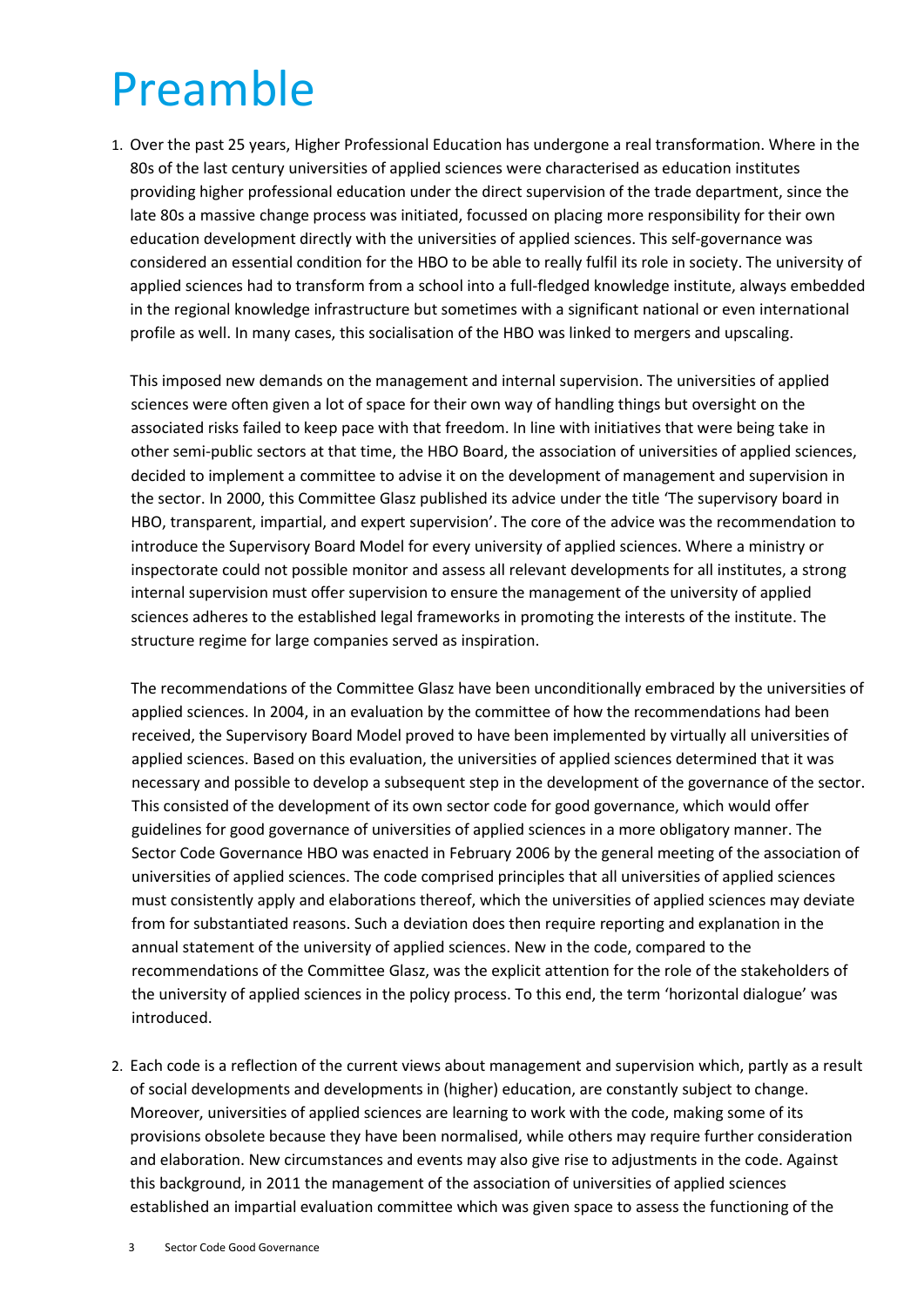code in the broadest sense. This Committee Van Montfort started its work in the spring of 2011. The final report of the committee was published in April of 2012.

One important finding of Van Montfort c.s. was that there were shortcomings in the compliance with the publication requirements of the code. Sometimes the shortcoming was of relatively minor importance, but in other cases it concerned important topics such as regulations on sexual harassment, profile sketches for the supervisory board, or the statement that the members of the supervisory board meet the requirements for impartial functioning. The lacking compliance with the publication requirements was not the only issue. More generally, the committee identified limited support for the code. Among managers and supervisors there was no shared understanding about the meaning of the code for the universities of applied sciences and for the sector.

The evaluation further showed that the focus of the internal supervision in many cases remained on business operations. There was room for improvement in the attention for Education and Research and for the role of the university of applied sciences in society. Although the evaluation did show that several universities of applied sciences had developed praiseworthy initiatives on this front, the sector as a whole did not appear to have changed much compared to the situation that had been mapped almost 10 years earlier in the evaluation and recommendations of the Committee Glasz. Against that background, Van Montfort concludes that universities of applied sciences have missed opportunities to avoid affairs, but also opportunities to better develop their profile. A code alone however is not enough to avoid and prevent incidents. The evaluation committee states that good governance is achieved first and foremost by the grace of good managers and supervisors, who apply a code in a manner appropriate for the achievement of the objectives of their organisation.

3. The Committee Van Montfort attached a list of 15 concrete recommendations to its evaluation. These have been taken on by the association of universities of applied sciences and form the starting point for redesigning the code for management and supervision. For this redesign, a diverse workgroup of managers and supervisors has been appointed. In the spring of 2013, the recommendation for a new code was taken over integrally by the management of the Association for Universities of Applied Sciences and presented at the general meeting. In its meeting on 17 May 2013, the general meeting of the Association of Universities of Applied Sciences discussed the code. At this meeting, it was determined that the minister of OCW (Education, Culture & Science), in its policy note on the managerial strength in education dated 19 April 2013, makes recommendations and formulates intentions that directly touch upon the contents of the code for good governance. Against this background, the universities of applied sciences agreed, as of 17 May, to use the new code as much as possible as guideline for their own conduct, but also to determine, as soon as possible after the summer recess of 2013, whether, in light of the policy note from the minister, a further amendment of the code is desirable. Based on consultations with the minister, two amendments to the redesign were subsequently made: a maximum term of office for the external accountant and a continuity paragraph as part of the annual statement. The thus amended redesign was finalised as code for good governance in the general meeting of the Association of Universities of Applied Sciences on 3 October 2013.

Implementation of the new elements in the code will take time. For example for the development of an assessment framework for the implementation of the internal supervision. The universities of applied sciences have agreed that the code for good governance will be integrally implemented by the latest at the end of 2014. For reporting year 2013, the "old" sector code governance will serve as the benchmark. For the two times four years limitation of the term of office of members of the supervisory board a deviating agreement is in force. In relevant cases, transition scheme may be implemented that can last for a maximum of four years after 2013. That means that by the latest in January 2018, no supervisor can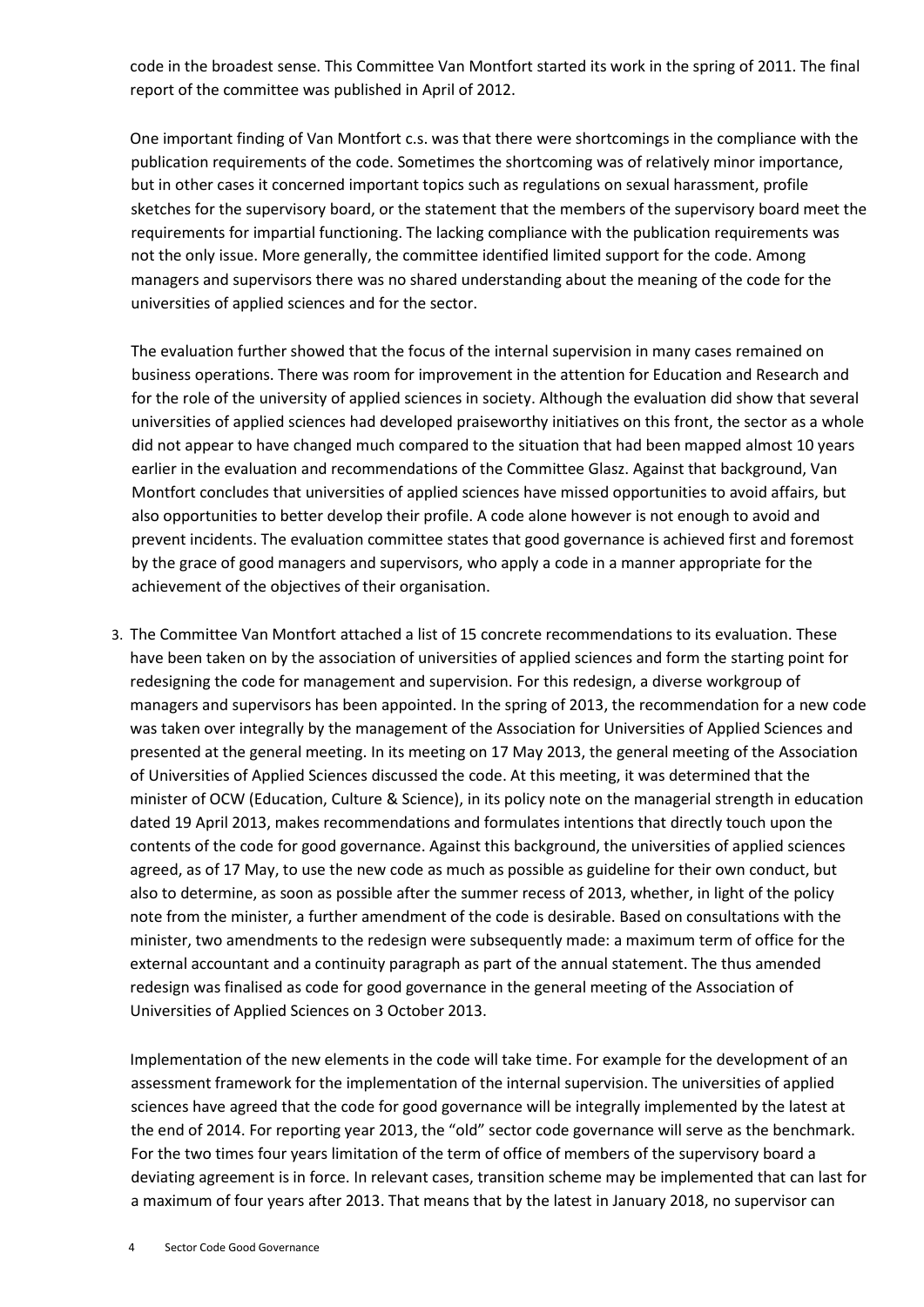have been a member of the supervisory board for more than eight years at the same university of applied sciences.

- 4. One of the recommendations of the Committee Van Montfort concerns the relation between the Wet op het Hoger Onderwijs (WHW, Dutch Higher Education and Scientific Research Act) and the code. Since the enactment of the sector code governance in 2006, the WHW has seen significant amendments, in particular with regard to management and supervision. Many of the principles from the code have now been made law, such as the statutory provision on the separation of management and supervision. This has two consequences for the new code. Firstly, provisions that are now included in applicable legislations have been removed from the code as much as possible. A second consequence is that the code now only contains provisions characterised as 'apply or explain', and no obligatory principles to comply with. The principles are embedded in law. Consequence of this approach is that high demands are made of the quality of the explanation that must be given if a university of applied sciences decides to deviate from the provisions of the code. The annex with the code provides clarification on the requirements such explanations must meet.
- 5. In line with the alignment of the code to the WHW, the code also no longer contains any provisions that relate to the remuneration of managers and the fees of supervisors. As of 1 January 2013, the remuneration of managers and fees of supervisors are regulated based on the Wet Normering Topinkomens (WNT, Regulation of Top Incomes Act). At the request of the minister of OCW, the supervisors of the universities of applied sciences have developed a code for the remuneration of managers of universities of applied sciences and, derived from that code, also imposed limitations on fees paid to supervisors.
- 6. The code is about governance and supervision. Students and employees are important stakeholders for managers and supervisors. But the code is not about the methods used for shaping and implementing the collaboration with students and employees. On this point, the WHW offers extensive provisions that do not require further elaboration in the code.
- 7. The undiminished principle of the code for good governance is a division of responsibilities between government, in particular the minister of OCW, and the universities of applied sciences, with the government taking point at system level and the institutes being largely autonomous in the realisation of their statutory duties. This relationship is not set in stone and will, based on social developments, continuously be subject of debate and subject to change. It is up to the boards and internal supervisors of the universities of applied sciences to draw and implement adequate consequences for their own institutes to this. Where necessary, that may also take place at sector level, for example through amendments to the code or making additional agreements about the method in which the provisions of the code are interpreted and implemented.
- 8. Rules and procedures, and thereby also the code for good governance, must be anchored in a recognisable and supported culture, in conceptions of what is good, meaning decent, suitable, and ethical. In other words: no good governance without good managers. Having a good organisation is important, but it is also, and maybe even primarily, about behaviour. It is the four Ps of good governance that must be in synergy: People, Principles, Processes, and Performance. That synergy requires decisive managers with integrity who are able to properly connect and apply the four Ps in good balance. For the code, it means that managers and supervisors of the universities of applied sciences not only need to comply with the letter of the code, but also need to 'bring it to life' in the daily practice of management and supervision. In constantly changing situation, the challenge is to act in accordance with the spirit of the code. The starting point for that is to aim for improvement of the quality of the education, the research and the knowledge valorisation in line with the statutory duties of the HBO. In doing so,
	- 5 Sector Code Good Governance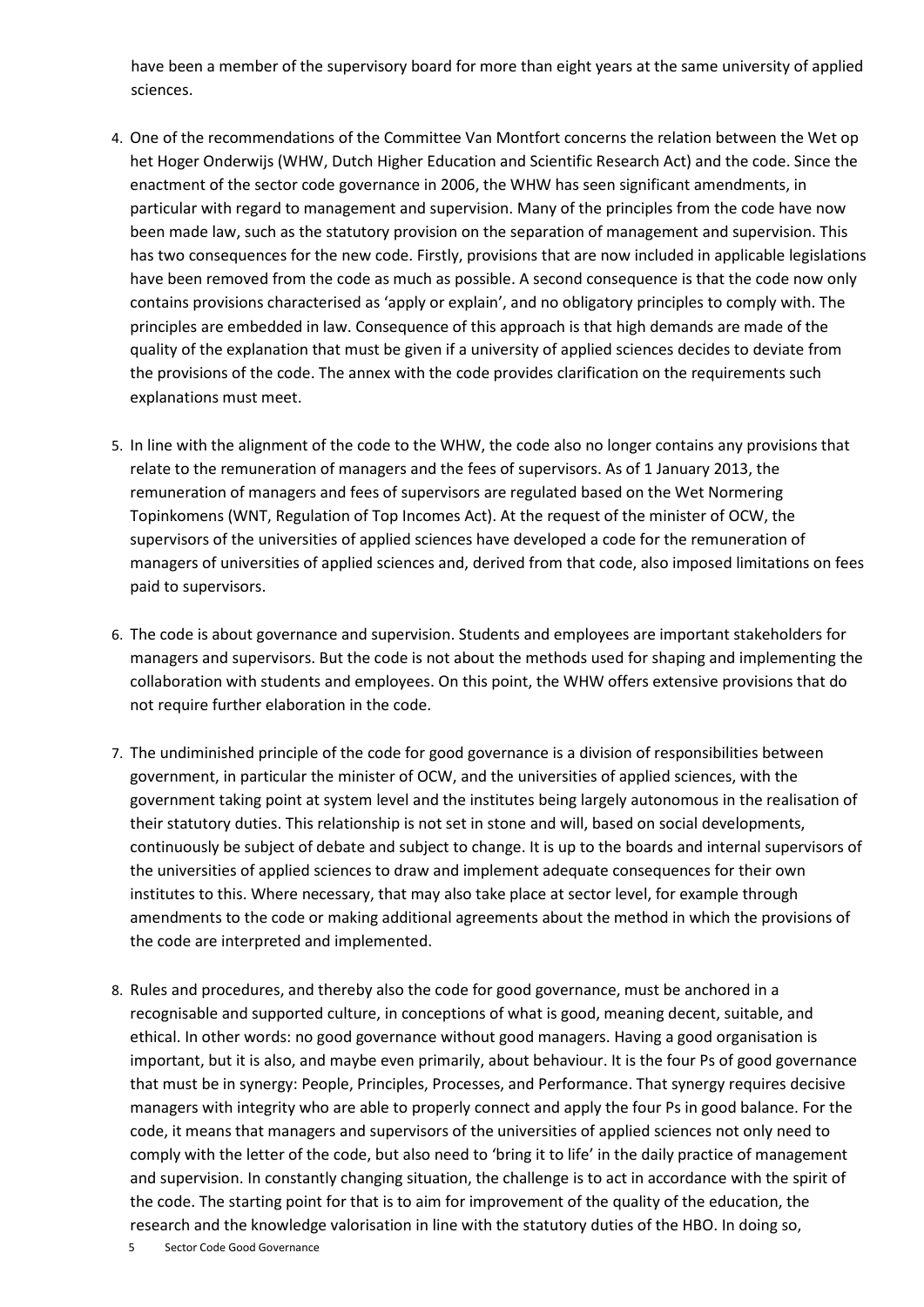universities of applied sciences show consideration for current social perspectives and are individually and collectively accountable for their performance.

#### 9. An important element in the new code is the meaning given to the

'social mission' of the university of applied sciences. The introduction of this definition in the code conveys the need of stakeholders to have insight into the further elaboration of the legal duties that apply to every university of applied sciences (as set out in article 1.3 of the Wet op het Hoger Onderwijs en Wetenschappelijke Onderzoek (Dutch Higher Education and Scientific Research Act)) in a mission and concrete objectives of each individual university of applied sciences. The own vision for the social mission is guiding for the assessment of the performance of the university of applied sciences.

The HBO is characterised by its practice orientation; the relationship with the professional practice is intensive. A second distinguishing feature is the role that universities of applied science play in the vertical mobility, in the emancipation of demographics, and the enormous increase in the education level of the working population. Both elements together stand for the great importance of the universities of applied sciences for the dynamic and growth of our society and economy.

After in recent decades the focus was primarily on growing the number of highly educated people, now there is more attention for improving the quality of education and research. Quality, among other things, means that the universities of applied sciences supply what society, businesses, and the students ask of them. Good education qualifies students for the employment market and gives them the tools for their continuous development, an attitude that also must be developed from the first day that students become active in HBO. Simultaneously, it is a duty of the HBO to shape and implement the principle of life-long learning by providing a current and diverse offering of courses and programmes that supports graduates in their careers. Inversely, graduates in this way contribute to the feeding of knowledge from the current professional practice back into the education. Ideally, this results in the creation of a tightknit learning network with the university of applied sciences at its centre.

Good education results in graduates who fill the needs of companies and institutes, now and in the long term. But providing education alone is not enough for the universities of applied sciences: good education is only possible if it connects with the latest in knowledge. To foster that connection, the universities of applied sciences perform practice-oriented research, research based on taking a solutionoriented approach to the questions and ambitions of businesses and other social organisations. Good research thereby constantly feeds the education with the latest knowledge and insights.

The means a university of applied sciences has at its disposal are limited. It should be expected of the universities of applied sciences that they utilise these available means soberly and effectively. Every university of applied sciences will therefore - given the specific environment in which it operates - have to formulate policy priorities. With its own vision of the social mission, the university of applied sciences can make choices and substantiate priorities. The vision is an expression of how the university of applied sciences wants to meet the diverse needs of its stakeholders, which interests are under threat, and how they are weighed. Often, an orientation on the regional activities will play a dominant role. But for specific programmes, the relevant environment rather more nationally or even globally oriented. In all cases, universities of applied sciences stand for high-level education and research, practice-oriented, and responding to the needs and ambitions of students and their future professional fields.

10. The WHW offers space for statutory anchoring of the code. Immediately after publication of the report by the committee Van Montfort, it was agreed with the ministers of OCW that the new code will indeed be appointed as the sector code for the HBO. Compliance with the code is primarily the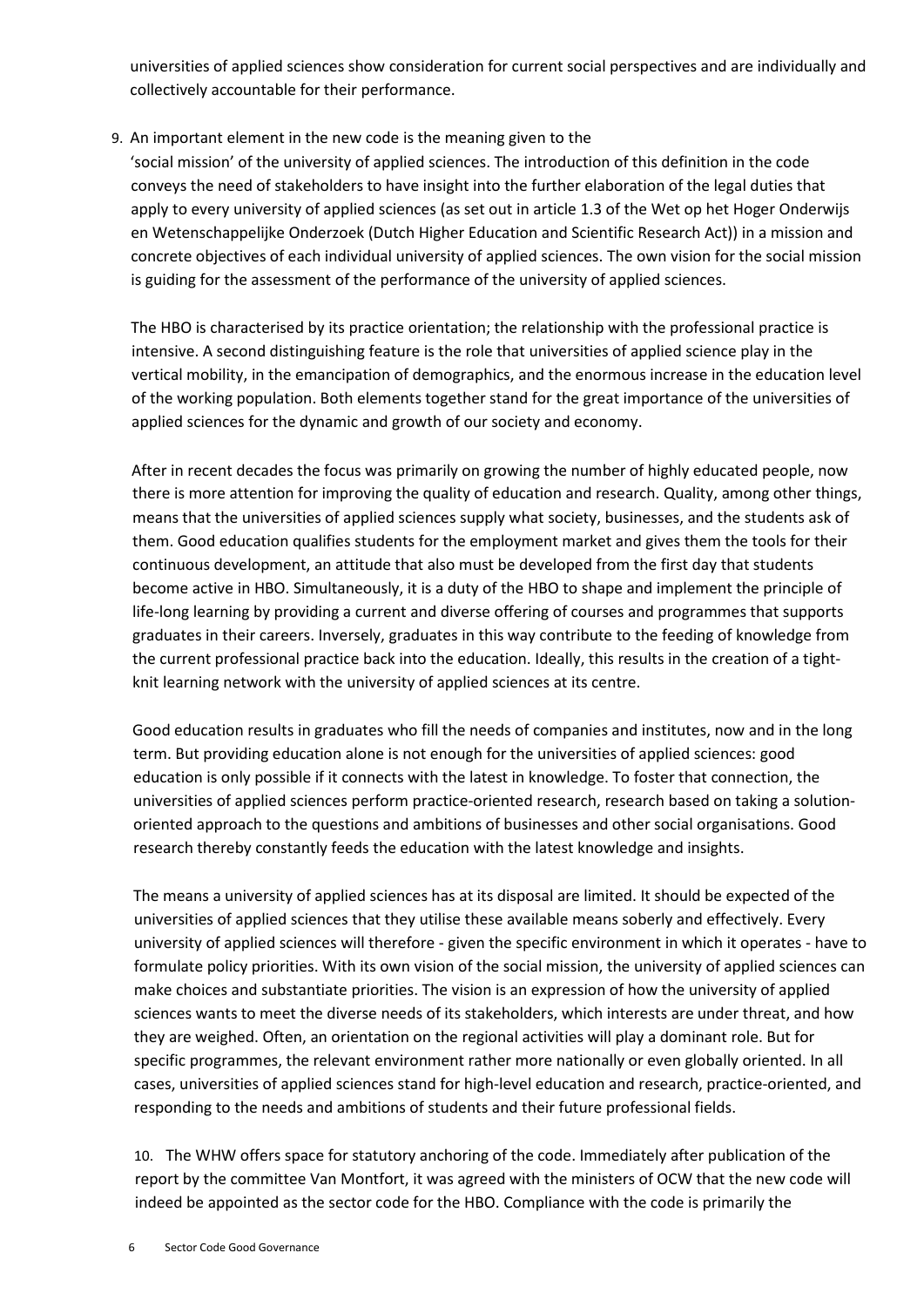responsibility of the universities of applied sciences themselves, independently and jointly within the context of the Association of Universities of Applied Sciences.

By enacting the code, the universities of applied sciences assume an obligation to annually monitor their compliance and to discuss the results thereof within the context of the Association of Universities of Applied Sciences. Where necessary, the association of supervisors of universities of applied sciences may also be engaged in this. If it is determined that a university of applied sciences is acting in breach of the code (by act or omission), the board of the association shall report this to the Executive Board of the relevant university of applied sciences, with the request to correct the identified shortcoming within a reasonable timeframe. If this shortcoming is not corrected within the stated timeframe, the board shall report this to the general meeting of the association and a proposal will be made about the further consequences to be imposed in connection with the failure to correct the shortcoming. A report will be published on the website of the Association of Universities of Applied Sciences about the shortcoming and the further consequences connected to it by the general meeting. The possible consequences include expulsion from the association of universities of applied sciences.

11. The annual monitoring of the compliance with the code will contribute positively to the support for the code. It is an opportunity to systematically give attention to the practice of management and supervision in the HBO and promotes the dialogue about good governance both within and between universities of applied sciences. Moreover, the social attitudes about what good governance is and what that means for management and supervision of universities of applied sciences will be constantly subject to change. To deal with that appropriately, the annual monitoring will bi-annually be subjected to a quick scan to determine whether the code remains up to date. If it is concluded that significant maintenance is required, the code will be evaluated by an impartial external committee. Such evaluation will take place in any case five years after implementation of the code. The monitoring and the quick scan are performed by a permanent committee for good governance, which is appointed by the Association of Universities of Applied Sciences. The committee sees to it that the monitoring and quick scan take place in accordance with the agreed fixed cycle and to that end organises the required activities. The committee reports its findings annually to the general meeting.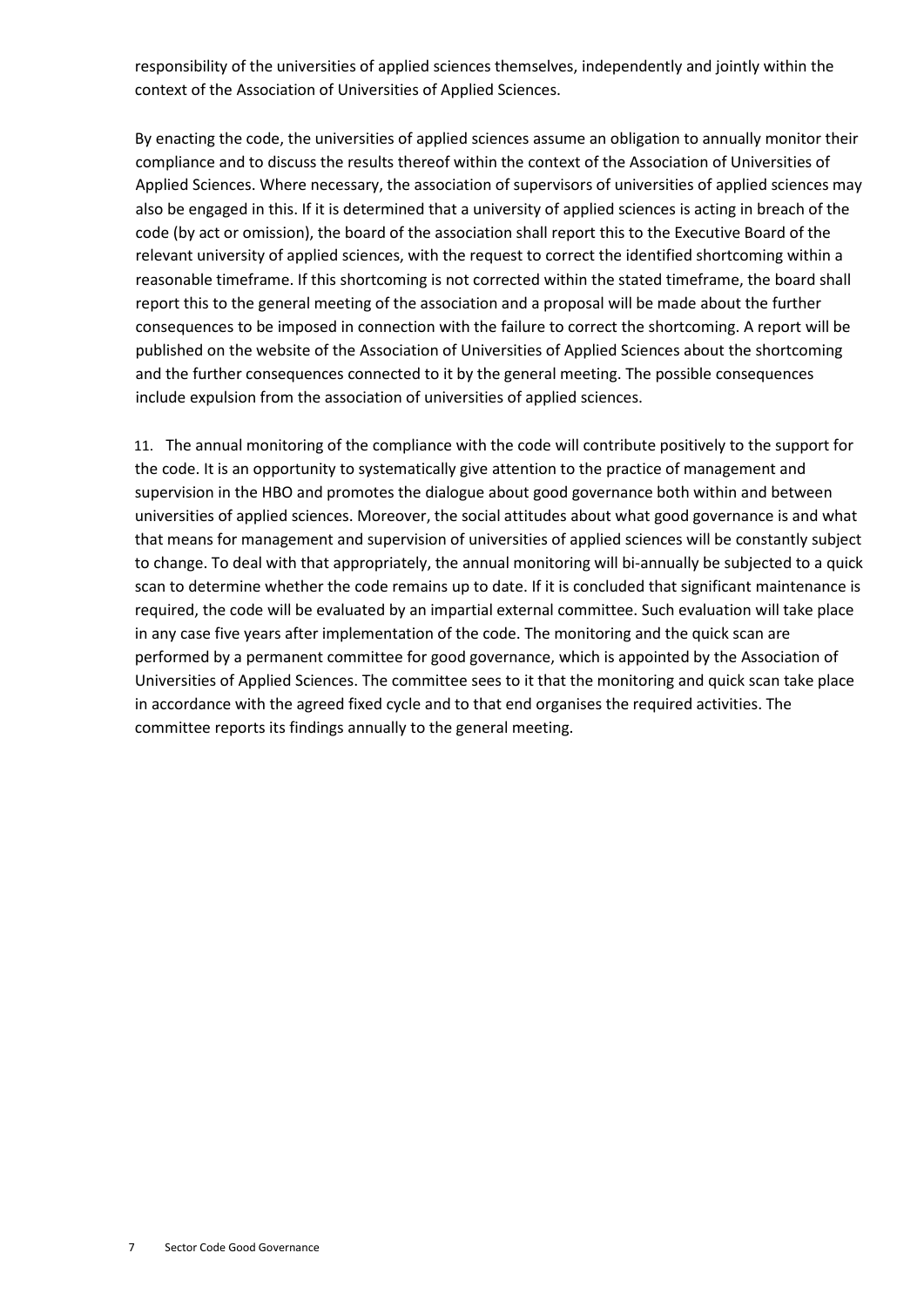# <span id="page-7-0"></span>I. Compliance with and enforcing of the code

1.3 The Executive Board and the Supervisory Board are – with observance of their own duties and powers responsible for the implementation and application of the management structure of the university of applied sciences and for compliance with this code.

1.2 The main lines of the management structure of the university of applied sciences are public and are kept up to date.

1.3 With the description of the management structure, the Executive Board indicates to what extent the provisions of this code are being followed and, if applicable, which provision(s) is/are being deviated from. For each deviation, an explanation is provided in the annual statement that complies with the requirements stated in the annex with this code.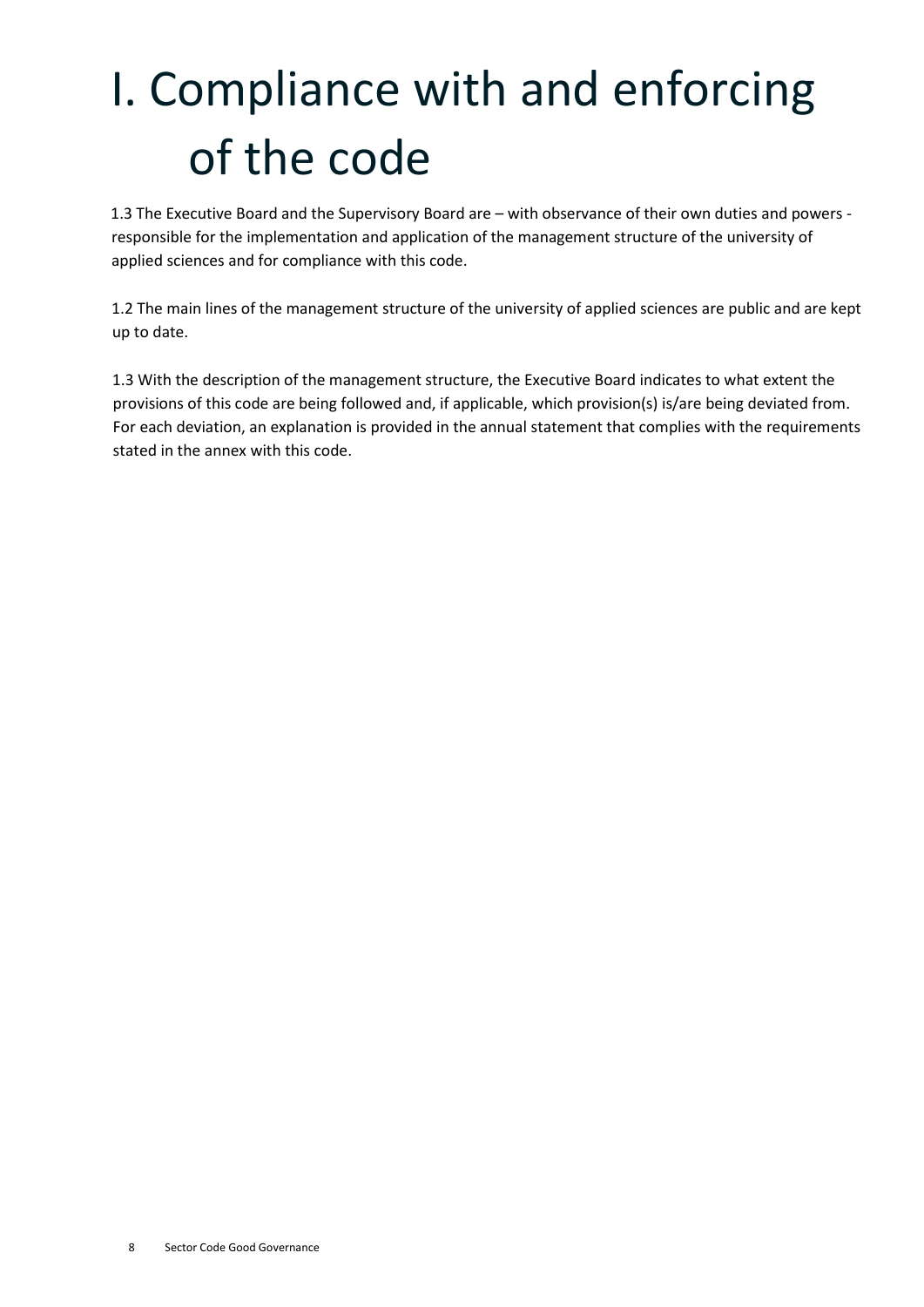### <span id="page-8-0"></span>II. The Executive Board

#### <span id="page-8-1"></span>1. Duties and working method

II.1.1 The Executive Board is tasked with the management of the university of applied sciences as a whole and with its administration. The Executive Board maintains a vision for the social mission of the university of applied sciences as the basis for its policy. The Executive Board translates that vision into a mission and objectives, offers insight into their realisation, communicates about this with relevant stakeholders, and reports about it in the annual report.

Applicable are: the articles 10.2, 10.3, 10.3a, and 10.3b of the WHW

II.1.2 The Executive Board is responsible for compliance with relevant laws and regulations for managing the risks associated with the performance of the primary duties of the university of applied sciences, being education, research, and knowledge valorisation, as well as the other institutional activities.

II.1.3 The Executive Board ensures the presence and functioning of a risk management system specific to the university of applied sciences. Tools of such system used by the university of applied sciences include at least:

- a) a description of the foremost risks associated with the performance of the primary duties and the other institutional activities and of the relevant specific administrative measures;
- b) an integrity code that must at least be published on the website of the university of applied sciences;
- c) manuals for the organisation of the financial reporting, the funding data, and the quality policy with regard to education and research, as well as for the setup of the procedures to follow;
- d) a continuity paragraph that, based on the financial key figures, offers insight into the development of the financial position of the university of applied sciences;
- e) a system for monitoring and reporting.

II.1.4 In the annual statement, the Executive Board offers insight into the working and the foremost results of the internal risk management system.

II.1.5 The Executive Board ensures that employees have the opportunity to report suspected irregularities of a general, operational, and financial nature within the university of applied sciences to the chairperson of the Executive Board or their appointed officer, without fear for damage to their legal position. Suspected irregularities that concern the functioning of members of the Executive Board shall be reported to the chairperson of the Supervisory Board. The Whistleblower Regulations shall at least be published on the website of the university of applied sciences;

II.1.6 The Executive Board ensures that students and employees have the opportunity to report undesirable behaviour to an officer appointed by the Executive Board, without fear for damage to their study career or legal position. The Regulations Reporting Undesirable Behaviour shall at least be published on the website of the university of applied sciences;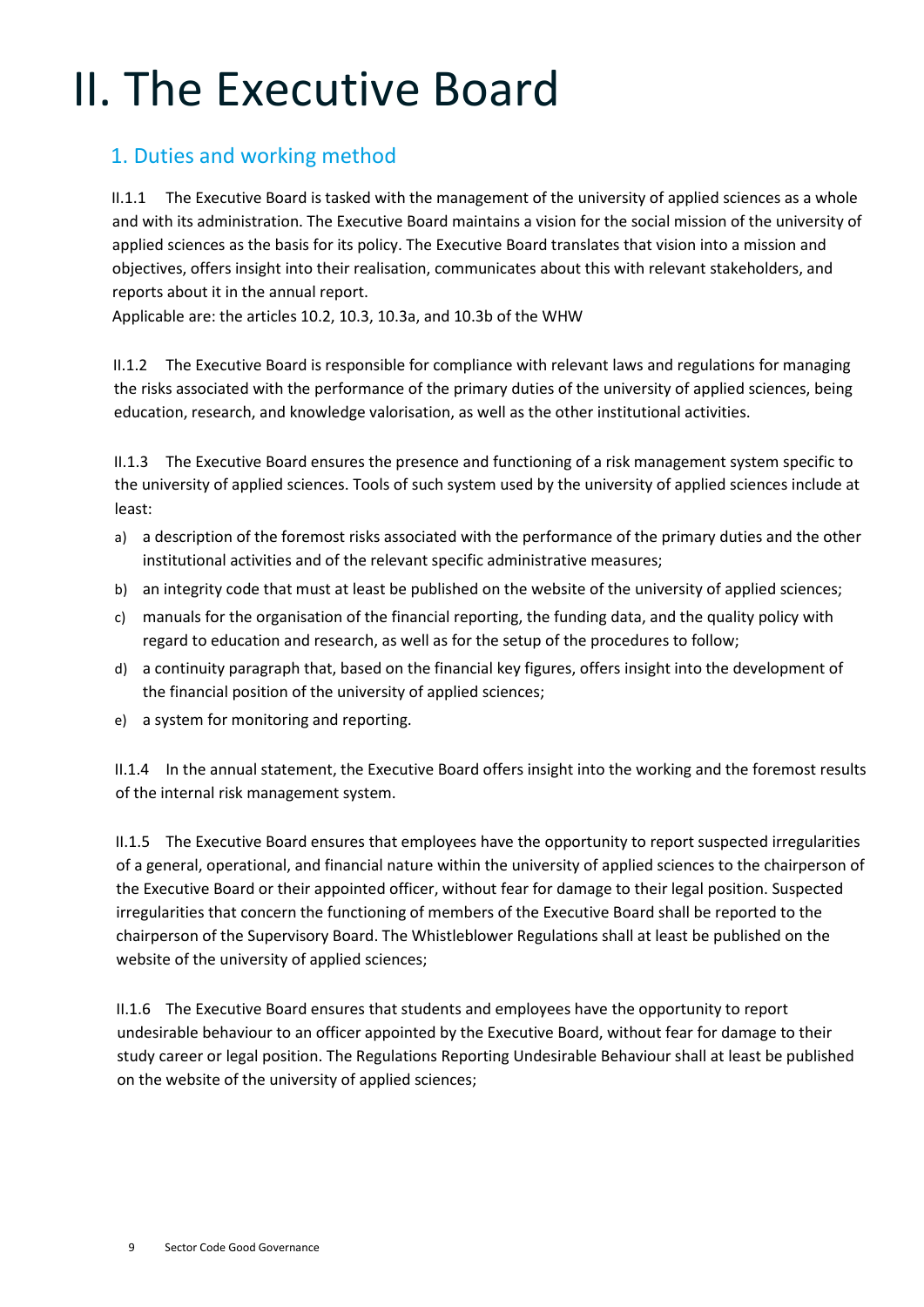II.1.7 The acceptance by a member of the Executive Board of a membership to the Supervisory Board of other major legal entities<sup>[1](#page-9-1)</sup> requires the approval of the Supervisory Board. Additional positions are reported to the Supervisory Board with an indication of the time commitment and remuneration.

II.1.8 The Executive Board presents major decisions, as within the meaning of article 164 of book 2 CC, to the Supervisory Board for approval.

#### <span id="page-9-0"></span>2. Conflicts of interests

II.2.1 Any form of or perceived conflict of interests between the university of applied sciences and the members of the Executive Board must be avoided. Decisions for entering into transactions that involve conflicting interests of material significance for the university of applied sciences and/or for the relevant member of the Executive Board require the approval of the Supervisory Board.

II.2.2 Any form of or perceived conflict of interests between the university of applied sciences and the members of the Executive Board must be avoided. Decisions for entering into transactions that involve conflicting interests of material significance for the university of applied sciences and/or for the relevant member of the Executive Board require the approval of the Supervisory Board.

II.2.3 Decisions pertaining to transactions involving conflicting interests of material significance for the university of applied sciences and/or for members of the Executive Board shall be referenced in the annual report.

<span id="page-9-1"></span><sup>&</sup>lt;sup>1</sup> A major legal entity is a legal entity that meets at least two of the three requirements concerning total assets, net revenue, and number of employees, as stated in article 2:397 section 1 CC.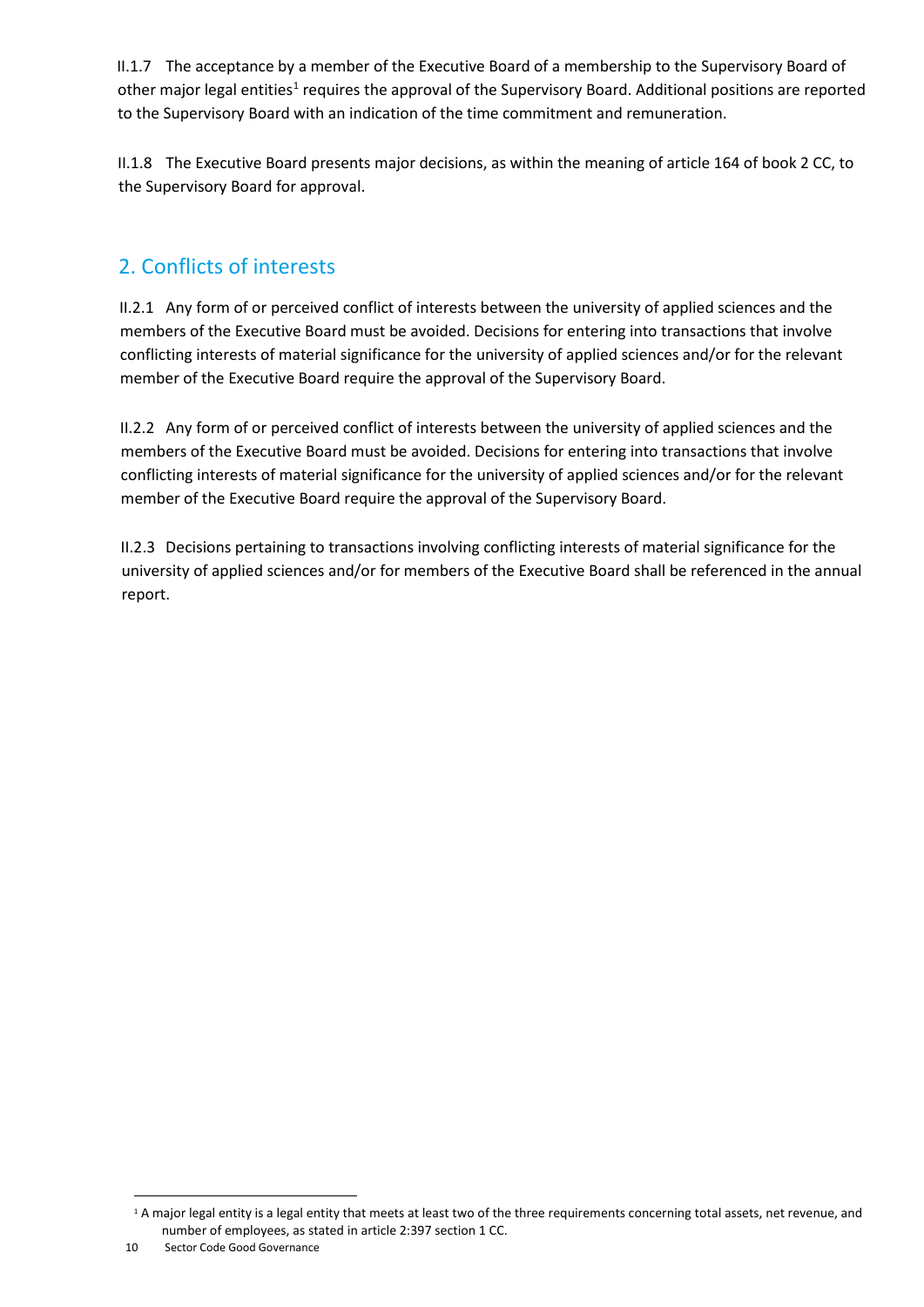### <span id="page-10-0"></span>III. The Supervisory Board

#### <span id="page-10-1"></span>1. Duties and working method

III.1.1 The Supervisory Board supervises the performance of the activities and exercise of powers by the Executive Board and issues advice and recommendations to the Executive Board. To this end, the Supervisory Board applies an assessment framework which sets out in what way implementation is given to the supervision of the performance of activities by the Executive Board and what substantive principles are applied. The principles shall include that the Supervisory Board, in its activities, always focusses on the quality of education, research and knowledge valorisation. The assessment framework is published on the website of the university of applied sciences.

*Article 10.3d of the WHW is applicable*

III.1.2 In the fulfilment of its duties, the Supervisory Board serves the interests of the university of applied sciences and weighs the relevant interests of the authorities, organisations, and persons engaged with the university of applied sciences in accordance with the vision of the university of applied sciences for its social mission. The Supervisory Board is responsible for the quality of its own functioning.

III.1.3 The division of work of the Supervisory Board as well as the working methods are set out in regulations. In the regulations, the Supervisory Board includes a passage about its dealing with the Executive Board and the (central) representative council or the (central) works council and the (central) student council. The regulations are published on the website of the university of applied sciences.

III.1.4 For each member of the Supervisory Board, the website of the university of applied sciences shall list their:

- a) gender;
- b) age;
- c) primary function;
- d) date of first appointment;
- e) the current term of appointment;
- f) membership(s) of committee(s) of the Supervisory Board as within the meaning of provision g) The university of applied sciences further ensures that current information about the curricula vitae of the members of the Supervisory Board is available via the website of the university of applied sciences. This should contain at least the following information: h) nationality;
	- i) career;
	- j) additional functions insofar as they are relevant for the performance of the duties as member of the Supervisory Board, including at least board positions in education and other supervisory duties.

III.1.5 At least once a year, the Supervisory Board discusses the strategy of the university of applied sciences with regard to education, research, and knowledge valorisation and includes the associated risks, including in the light of an assessment by the Executive Board of the outcomes of the internal risk management system. In the annual statement, the Supervisory Board publishes the number of meetings, as well as the most important topics that were discussed.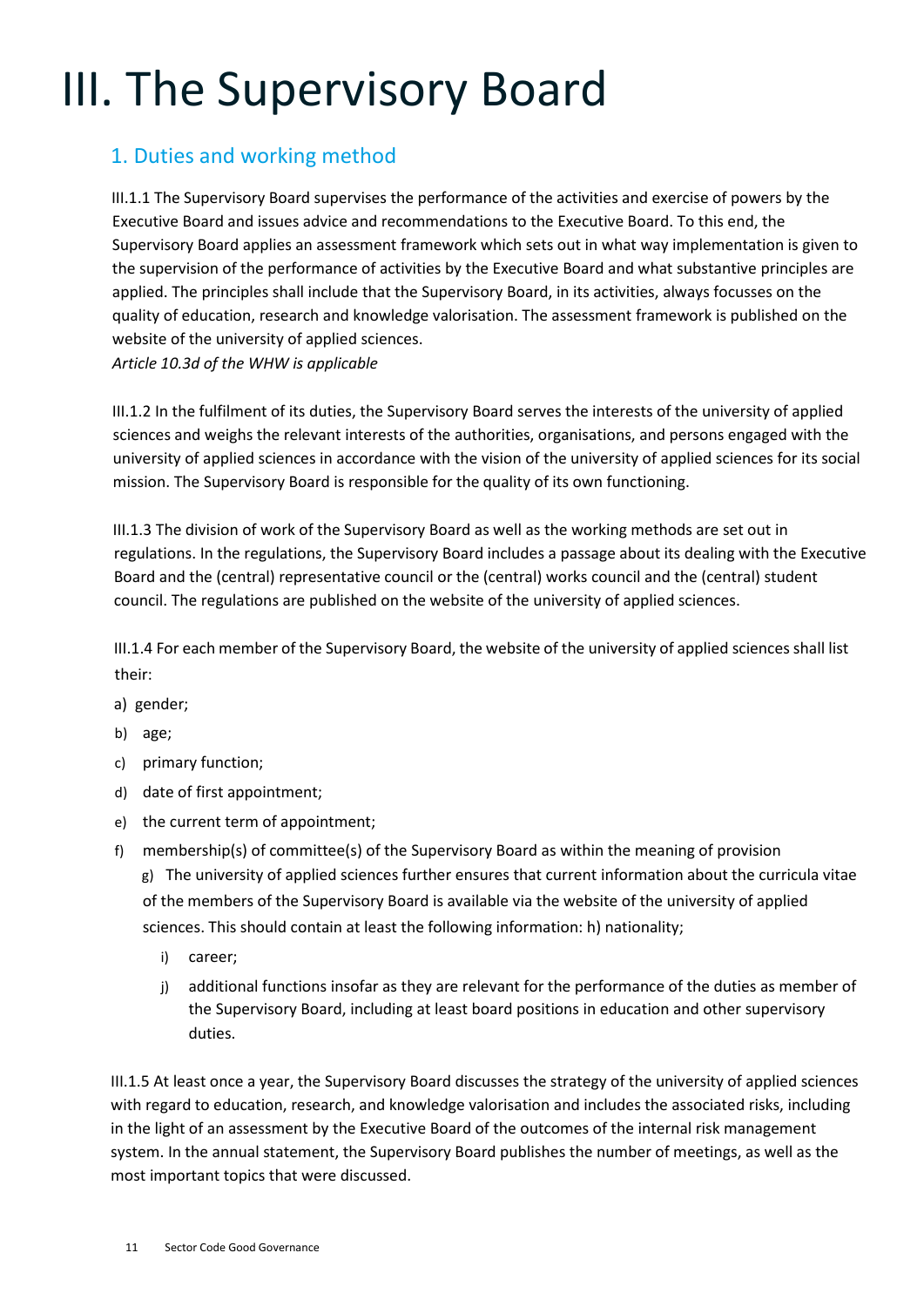III.1.6 The Supervisory Board as a whole, and the members of the Supervisory Board individually, have a responsibility to obtain from the Executive Board and the external accountant all information that the Supervisory Board requires to properly perform its duties as a supervisory body.

III.1.7 At least once per year, the Supervisory Board, in the absence of the Executive Board, discusses both its own functioning and that of individual members of the Supervisory Board and the conclusions to be drawn in connection with that. In doing so, there is attention for at least the desired profile, the required competencies, and the composition of the Supervisory Board. An evaluation of its own functioning is done at least once per three years, with guidance of an impartial external party.

III.1.8 If members of the Supervisory Board are frequently absent from meetings of the Supervisory Board, this is addressed with them by the chairperson of the Supervisory Board.

III.1.9 A member of the Supervisory Board may be appointed to the Supervisory Board for a maximum of two periods of four years.

III.1.10 The Supervisory Board sets a rota of resignations to avoid concurrent resignation from the Supervisory Board as much as possible. The rota of resignations is published on the website of the university of applied sciences.

III.1.11 A delegated members of the Supervisory Board is a member of the Supervisory Board with a special role. The delegation cannot exceed the duties of the Supervisory Board itself and does not encompass any management of the university of applied sciences. It is limited to more stringent supervision and advice, and more frequent consultation with the Executive Board. The delegation is always temporary in nature. The delegation cannot remove the duties and powers of the Supervisory Board. The delegated member of the Supervisory Board remains a member of the Supervisory Board.

III.1.12 The member of the Supervisory Board who temporarily performs managerial duties in the event members of the Executive Board are unable to act or absent, shall be recused from the Supervisory Board to perform those managerial duties.

#### <span id="page-11-0"></span>2. Expertise and Composition

III.2.1 Each member of the Supervisory Board is equipped to assess all policies in main lines and has the specific expertise that is required for the performance of their duties within their role in the framework of the profile of the board. The Supervisory Board is composed so that it can adequately perform its duties. A reappointment of a member of the Supervisory Board only occurs after careful consideration.

III.2.2 The Supervisory Board prepares a profile for its size and composition, with consideration for the nature of the university of applied sciences and its activities. The profile ensures that the Supervisory Board:

- a) has an impartial, critical attitude towards the Executive Board;
- b) has affinity with the specific character of a university of applied sciences and has expertise in the areas of education, research, and knowledge valorisation;
- c) has experience with or knowledge of the management of large professional organisations and financial expertise;
- d) has access to a large network, relevant to the functioning of the board;
- e) has insight into social developments, both nationally and internationally.
- 12 Sector Code Good Governance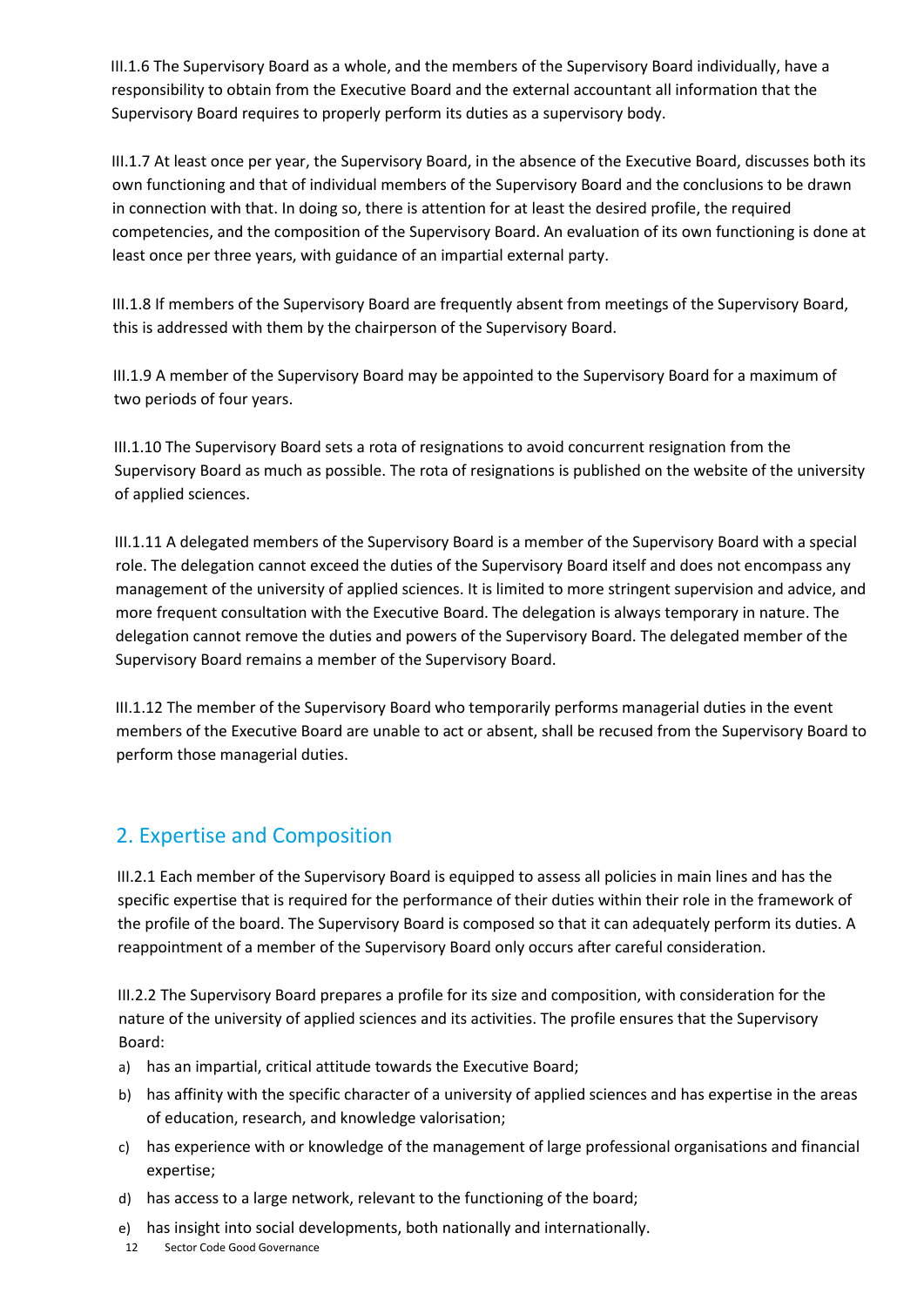The profile describes specific competencies of the chairperson of the Supervisory Board, which ensure that they can adequately perform their duties. The profile is published on the website of the university of applied sciences.

III.2.3 The Supervisory Board annually assesses for which duties the members of the Supervisory Board or the Supervisory Board as a whole require(s) additional training or education during their term of office. The university of applied sciences provides the facilities required for this training or education.

III.2.4 The chairperson of the Supervisory Board prepares the agenda for the meeting of the Supervisory Board and leads the meetings. The university of applied sciences ensures the chairperson of the Supervisory Board is adequately supported.

III.2.5 The chairperson of the Supervisory Board sees to it that:

- a) the members of the Supervisory Board timely receive all information that is required for the proper performance of their duties;
- b) there is sufficient time for the deliberation and decision-making processes of the Supervisory Board;
- c) the committees of the Supervisory Board function properly;
- d) the performance of the members of the Executive Board en the members of the Supervisory Board is evaluated at least annually;
- e) the contacts of the Supervisory Board with the Executive Board, the (central) representative council or (central) works council, and the (central) student council proceed properly.

#### <span id="page-12-0"></span>3. Committees of the Supervisory Boards

III.3.1 The Supervisory Board may appoint its members to form committees, such as an audit committee, a remuneration committee, and an education and research committee. The duties of these committees consist of preparations for the decision-making by the Supervisory Board. This preparation does not detract from the responsibility of every member of the board to independently assess the main lines of the entire policy, as within the meaning of provision III.2.1 of this code.

III.3.2 The Supervisory Board prepares regulations for each committee, which shall be published on the website of the university of applied sciences. The regulations state what the role and responsibility of the relevant committee is, how it is composed and in what way it performs its duties.

III.3.3 The Supervisory Board receives a report of deliberations and findings from each committee after every meeting.

III.3.4 In the annual statement, the Supervisory Board publishes the composition of the individual committees, the number of meetings it has held, as well as the most important topics that were discussed.

#### <span id="page-12-1"></span>4. Impartiality and Conflicting Interests

III.4.1 The Supervisory Board is composed so that the members are able to operate impartially and critically in relation to each other, the Executive Board, and any sub-interest whatsoever.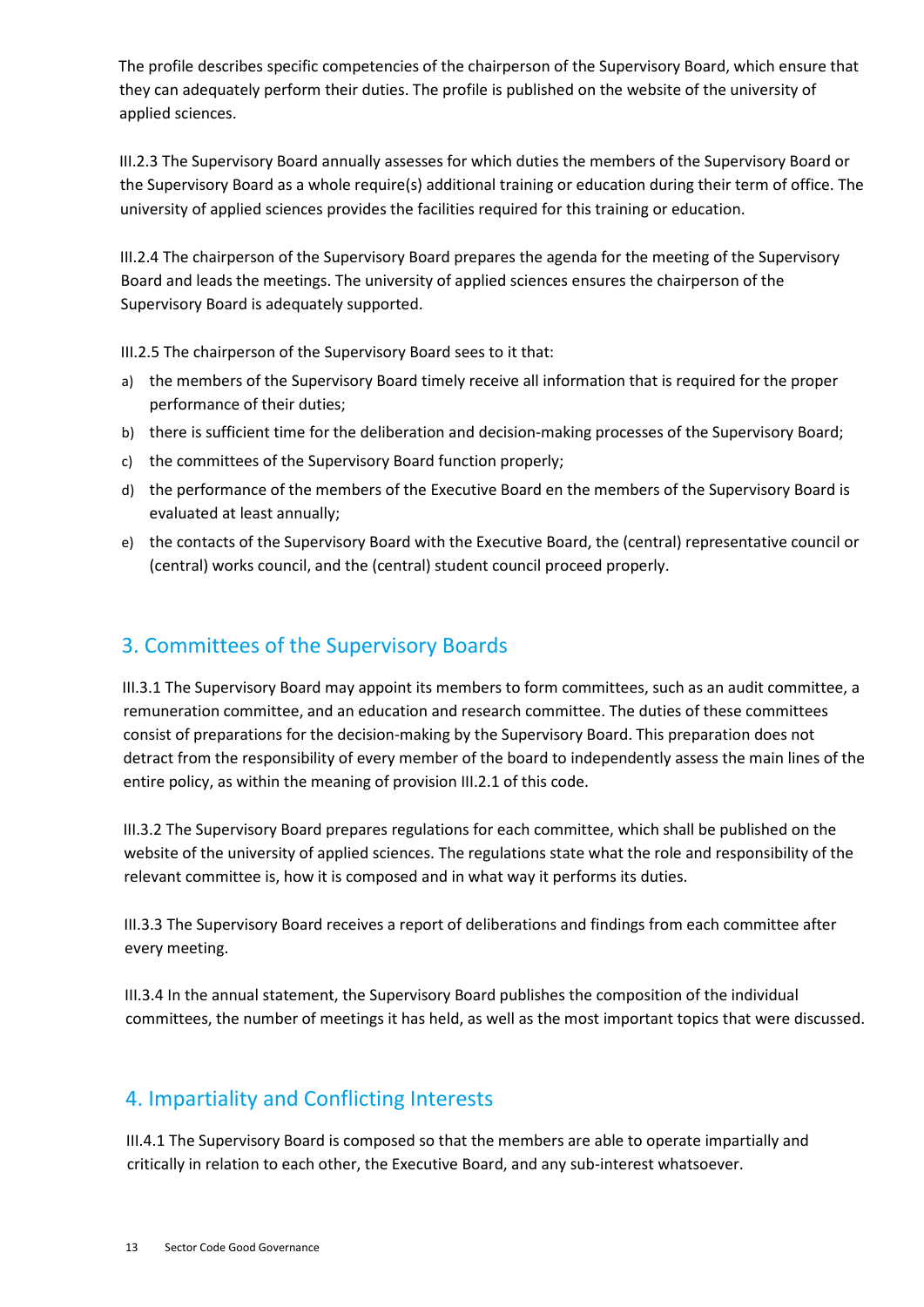III.4.2 A member of the Supervisory Board is deemed to be impartial if the following impartiality criteria do not apply to them. The relevant member of the Supervisory Board, or their spouse, registered partner, or other life companion, foster child or(blood)relative up to the second degree is deemed partial if they:

- a) were an employee or member of the Executive Board of the university of applied sciences (including affiliated legal entities) in the five years prior to the appointment;
- b) are receiving a personal financial consideration from the university of applied sciences or from one of its affiliated companies, other than the remuneration that is being received for the work performed in their capacity as a member of the Supervisory Board and insofar as it is inconsistent with the normal business operations;
- c) are a member of the board of a company or major legal entity where a member of the Executive Board of the university of applied sciences is a member of respectively the Board of Commissioners or Supervisory Board;
- d) are employed by the ministry of OCW, the Education Inspectorate, the Dutch Flemish Accreditation Organisation, or the ministry of EZ;
- e) hold a share package comprising at least ten percent in a company affiliated to the university of applied sciences.

III.4.3 In the annual statement, the Supervisory Board reports that in the assessment of the Supervisory Board, they were in compliance of provision III.4.2.

III.4.4 Any form of or perceived conflict of interests between the university of applied sciences and the members of the Supervisory Board must be avoided. Decisions for entering into transactions that involve conflicting interests for a member of the Supervisory Board, which are of material significance for the university of applied sciences and/or for the relevant member of the Supervisory Board require the approval of the Supervisory Board. The Supervisory Board is responsible for the decision-making concerning dealing with conflicting interests among members of the Executive Board, members of the Supervisory Board, and the external accountant in relation to the university of applied sciences.

III.4.5 A member of the Supervisory Board shall not participate in the discussion and decision-making about any subject or transaction which involves a conflict of interest for that member of the Supervisory Board.

III.4.6 Decisions pertaining to transactions involving conflicting interests of material significance for the university of applied sciences and/or for members of the Supervisory Board shall be referenced in the annual report.

III.4.7 The joint meeting of the Executive Board and the Supervisory Board shall determine the remuneration of the members of the Supervisory Board. The remuneration of a member of the Supervisory Board shall not be dependent on the performance of the university of applied sciences.

III.4.8 The university of applied sciences shall not grant the members of the Supervisory Board any loans or guarantees.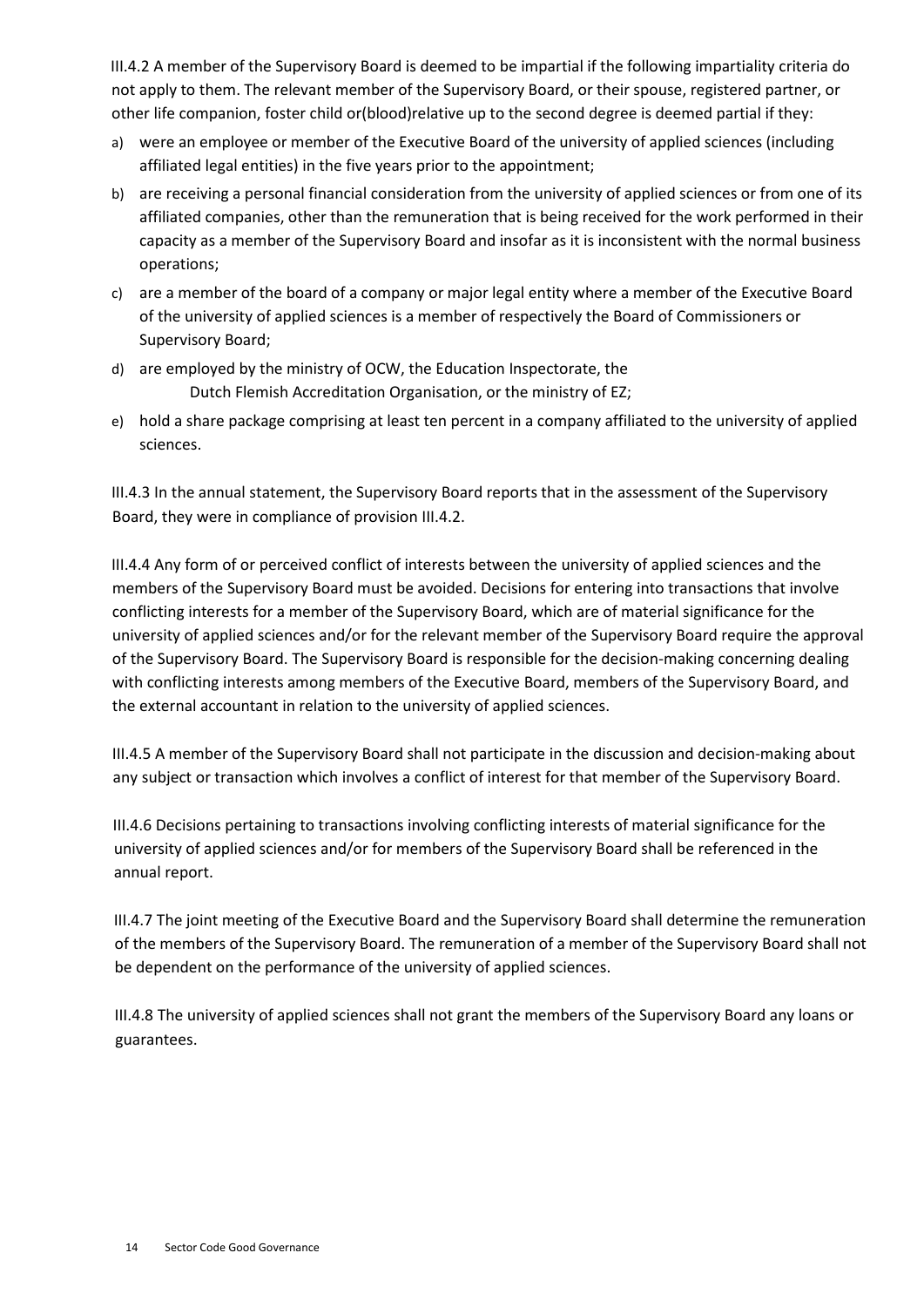## <span id="page-14-0"></span>IV. The Financial Management

#### <span id="page-14-1"></span>1. Financial Reporting

IV.1.1 The Executive Board is responsible for the quality and completeness of the published financial reports. The Supervisory Board sees to it that the Executive Board adequately fulfils this responsibility.

IV.1.2 The Executive Board is responsible for imposing and enforcing internal procedures that ensure that all important financial information is known to the Executive Board, so that the timeliness, completeness, and accuracy of the internal and external financial reporting is safeguarded.

IV.1.3 The Supervisory Board supervises the implementation and enforcement of the internal procedures referred to in provision IV.1.2.

#### <span id="page-14-2"></span>2. Internal Control Function

IV.2.1 The internal accountant or controller, who plays an important role in assessing and checking the setup and functioning of internal risk management and control systems, acts under responsibility of the Executive Board. If no internal accountant or controller is affiliated to the university of applied sciences, this provision applies mutatis mutandis to the employee of the university of applied sciences who has the financial responsibility.

IV.2.2 The external accountant and the audit committee are engaged in the preparation of the work plan for the internal accountant or controller. They shall be informed of the findings.

#### <span id="page-14-3"></span>3. The Role of the External Accountant

IV.3.1 The external accountant is appointed by the Supervisory Board. The Executive Board advises the Supervisory Board in this matter. The commissioning to and remuneration for the performance of noncontrol activities by the external accountant are, after consultation with the Executive Board, approved by the Supervisory Board.

IV.3.2 In consultation with the Executive Board, the Supervisory Board assesses how the external accountant shall be engaged in the preparation and publication of financial reports other than the annual accounts, such as internal management reports.

IV.3.3 The external accountant shall at least attend the meeting of the Supervisory Board in which the report of the external accountant concerning the examination of the annual accounts is discussed and in which a decision is taken about the approval or finalising of the annual accounts.

IV.3.4 The external accountant timely receives the financial information that underpins the finalisation of the intermediary financial reports and any other intermediary financial reports, and is given opportunity to respond to all information.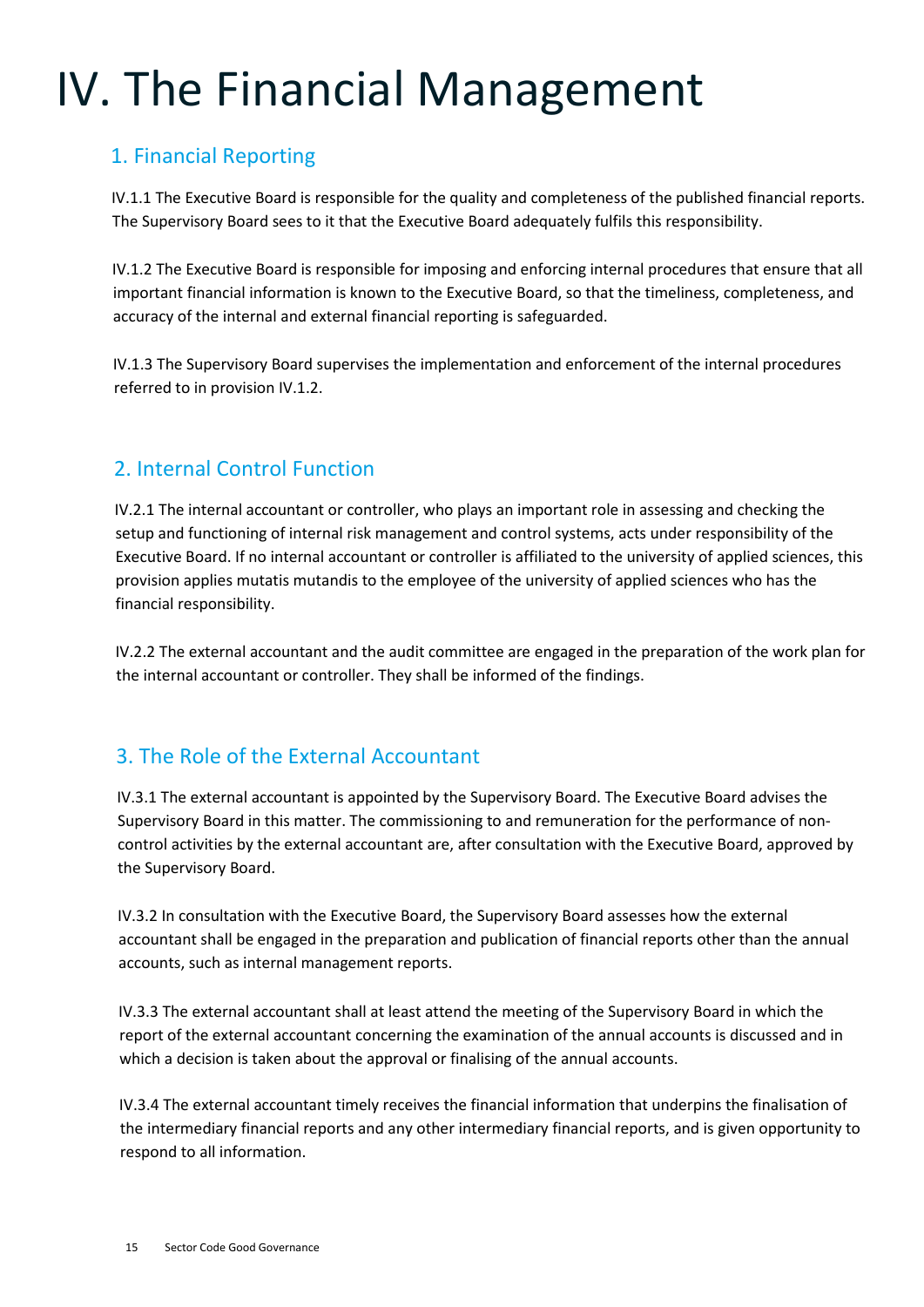IV.3.5 The report of the external accountant pursuant to article 2:393 section 4 CC contains all that which the external accountant wishes to bring to the attention of the Executive Board and the Supervisory Board concerning the audit of the annual accounts and any related audits.

IV.3.6 The term of office for the external accountant shall be no more than eight years. After that, the Supervisory Board shall appoint another person as external accountant for the university of applied sciences. The resigning accountant shall not perform any non-control activities for the university of applied sciences for a period of at least three years after their resignation.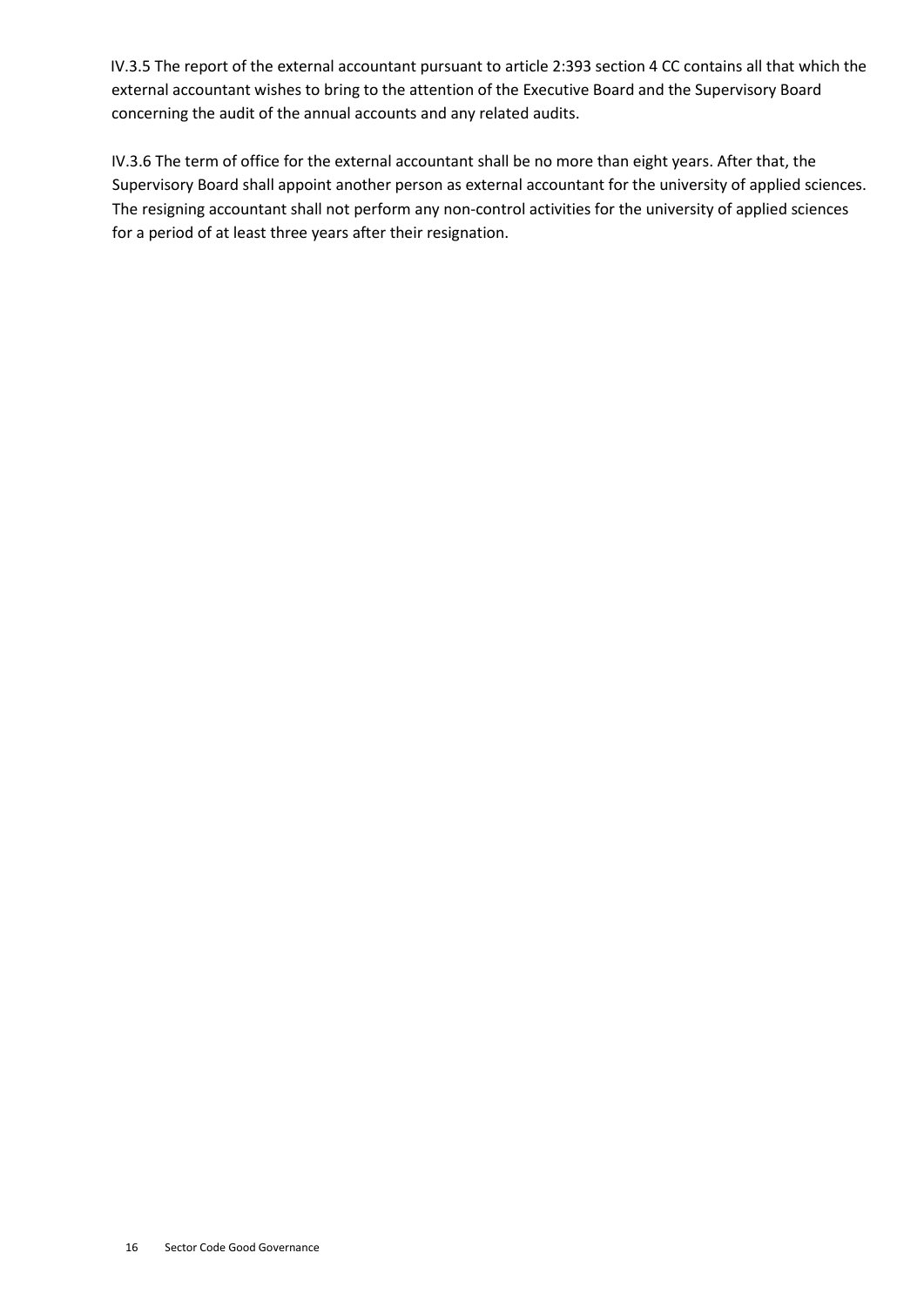## <span id="page-16-0"></span>V. Social Connection

#### <span id="page-16-1"></span>1. Horizontal dialogue

V.1.1 On the basis of its vision for the social position of the university of applied sciences, the Executive Board is responsible for the relationship with the external stakeholders of the university of applied sciences, and develops a cohesive policy for this. Proposed decisions are, as a result of that policy, properly substantiated with a view to the justified desires of and the meaningful effects for external stakeholders. The Executive Board reports about the implementation of this policy in the annual statement.

V.1.2 The policy for the horizontal dialogue contains at least the following elements:

- a) criteria for the identification of relevant stakeholders;
- b) an overview of which stakeholders are engaged in what activity or what decision;
- c) the way in which that engagement is shaped and implemented;
- d) the method for reporting about the engagement of stakeholders and the outcomes.

V.1.3 The Supervisory Board sees to it that the Executive Board gives implementation to all the provisions of articles V.1.1. and V.1.2. The Supervisory Board reports its findings in the annual statement.

#### <span id="page-16-2"></span>2. Strategic Collaboration

V.2.1 The Executive Board is responsible for the policy of the university of applied sciences concerning collaboration with other knowledge institutes, businesses, and other organisations focussed on improving the quality of education, research, and knowledge valorisation.

V.2.2 The Executive Board maintains a statute in which is the criteria the collaboration, as within the meaning of provision V2.1, must comply with are recorded, and how it is ensured that the collaboration maintains its compliance with those criteria. The Executive Board the statute public.

V.2.3 The Supervisory Board sees to it that the Executive Board promotes and monitors the contribution of strategic collaboration with other knowledge institutes, businesses, and other organisations to the realisation of the mission and the objectives of the university of applied sciences. The Supervisory Board reports its findings in the annual statement.

#### <span id="page-16-3"></span>3. Market Activities

V.3.1 The university of applied sciences may undertake activities that are not publicly funded. The Executive Board ensures that these activities fit within the mission of the university of applied sciences and that they contribute to the realisation of the social mission. In the annual statement, the Executive Board reports how this is ensured.

V.3.2 The Executive Board ensures a transparent attribution of costs for market activities and makes the principles for attributing these costs and the outcomes public.